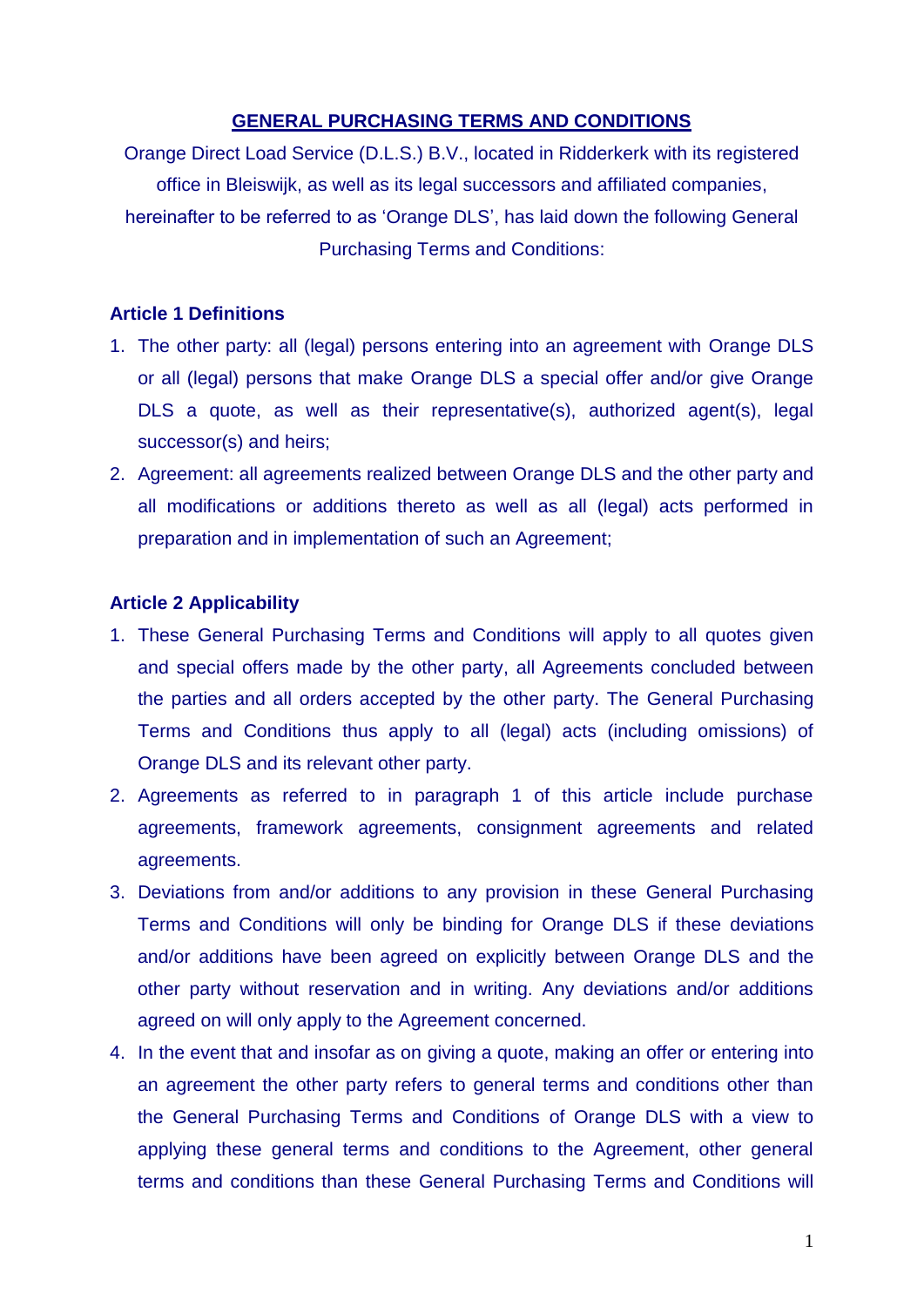only apply to the Agreement if Orange DLS has accepted such general terms and conditions without reservation and in writing.

5. In the event that following the intervention of a judicial authority, any provision of these General Purchasing Terms and Conditions appears to be null and void, solely the provision concerned will cease to apply. All other provisions will continue to apply without prejudice.

## **Article 3 Offers and prices**

- 1. All requests, orders and/or special offers made by Orange DLS or its subsidiaries are entirely without obligation unless stated otherwise.
- 2. An Agreement is realized when Orange DLS explicitly accepts the offer made by the other party in writing.
- 3. All agreements concluded by Orange DLS are deemed to have been realized at the business address of Orange DLS, namely Handelsweg 35d, Ridderkerk, both with regard to the implementation and the payment of the Agreement.
- 4. All sums mentioned in quotes, special offers, Agreements and orders will be given in Euros unless the parties have agreed otherwise in writing.
- 5. A price agreed on cannot be increased by the other party, even if the other party is confronted by a price increase, unless Orange DLS explicitly agrees with the price increase in writing.
- 6. Orange DLS can demand that the other party keeps to an offer made.

## **Article 4 Agreement**

- 1. Orange DLS must receive written confirmation of the order or a written record of the Agreement from the other party. This written record can consist of the invoice and/or purchase order. If the other party has not sent Orange DLS written conformation of the Agreement, Orange DLS cannot be obliged to perform.
- 2. If after the Agreement has been realized the parties agree on further and/or additional agreements or modifications, these will only be binding if and insofar as these agreements have been laid down in writing. In this case too, the written record can consist of the invoice and/or purchase order.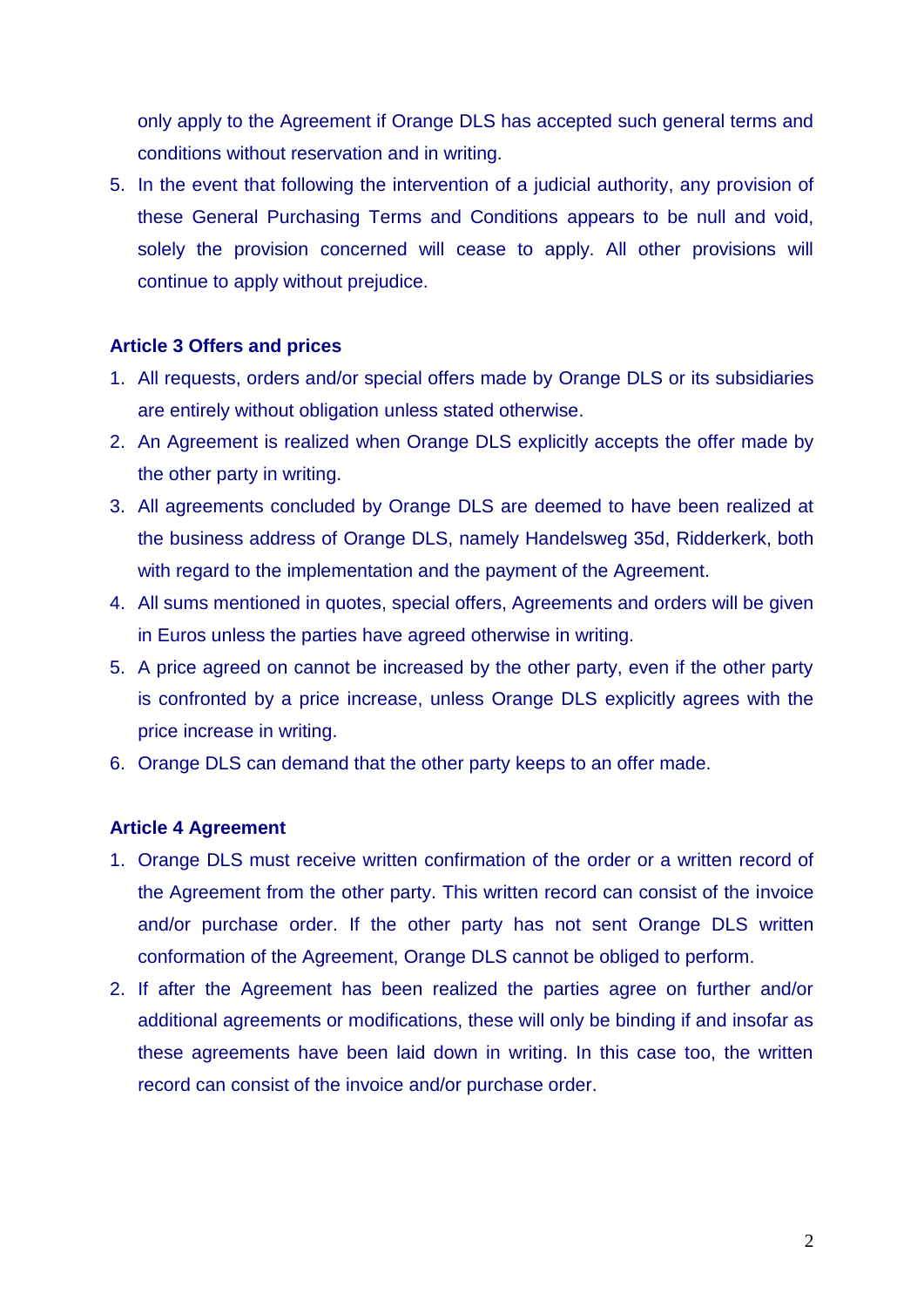## **Article 5 Delivery**

- 1. The delivery time agreed is not a strict deadline unless the parties have explicitly agreed otherwise.
- 2. In the event of a delivery delay, the other party will immediately be in default without prior notice of default being required. If the other party is in default, Orange DLS will be entitled to terminate the Agreement or demand compensation.
- 3. In the event that the other party knows or ought to know that it is unable to observe the delivery time to which it has agreed, it must notify Orange DLS hereof without delay giving reasons. In the event that the other party fails to notify Orange DLS hereof in time, or fails to give a reason, its invoking of the non-attributable exceeding of the delivery time will not be accepted. This will also be the case in the event of force majeure.
- 4. In the event of failure to deliver part of that agreed on time, Orange DLS will be entitled to return the part previously delivered at the expense and risk of the other party.

5. In the event of failure to deliver on time, in addition to compensation, Orange DLS can claim compensation of the extra costs that it was compelled to incur to reasonably replace the goods not delivered by the other party.

- 6. Delivery will take place free DDP Orange DLS, unless the parties have agreed otherwise in writing with regard hereto. Delivery will thus take place at the time at which the other party delivers the goods to Orange DLS.
- 7. In the event that the parties have agreed that the other party will store the goods it is to deliver for Orange DLS, either in its own storage space or that of a third party, the delivery will take place at the time of the storage of the goods.

## **Article 6 Acceptance and complaints**

- 1. The goods to be delivered by the other party must comply with the requirements, specifications, legal provisions and other governmental requirements agreed on, as well as all other requirements that Orange DLS may make concerning these goods, both with regard to quality and quantity.
- 2. Following delivery of the goods by the other party, Orange DLS will have the right to have the goods inspected before approving them.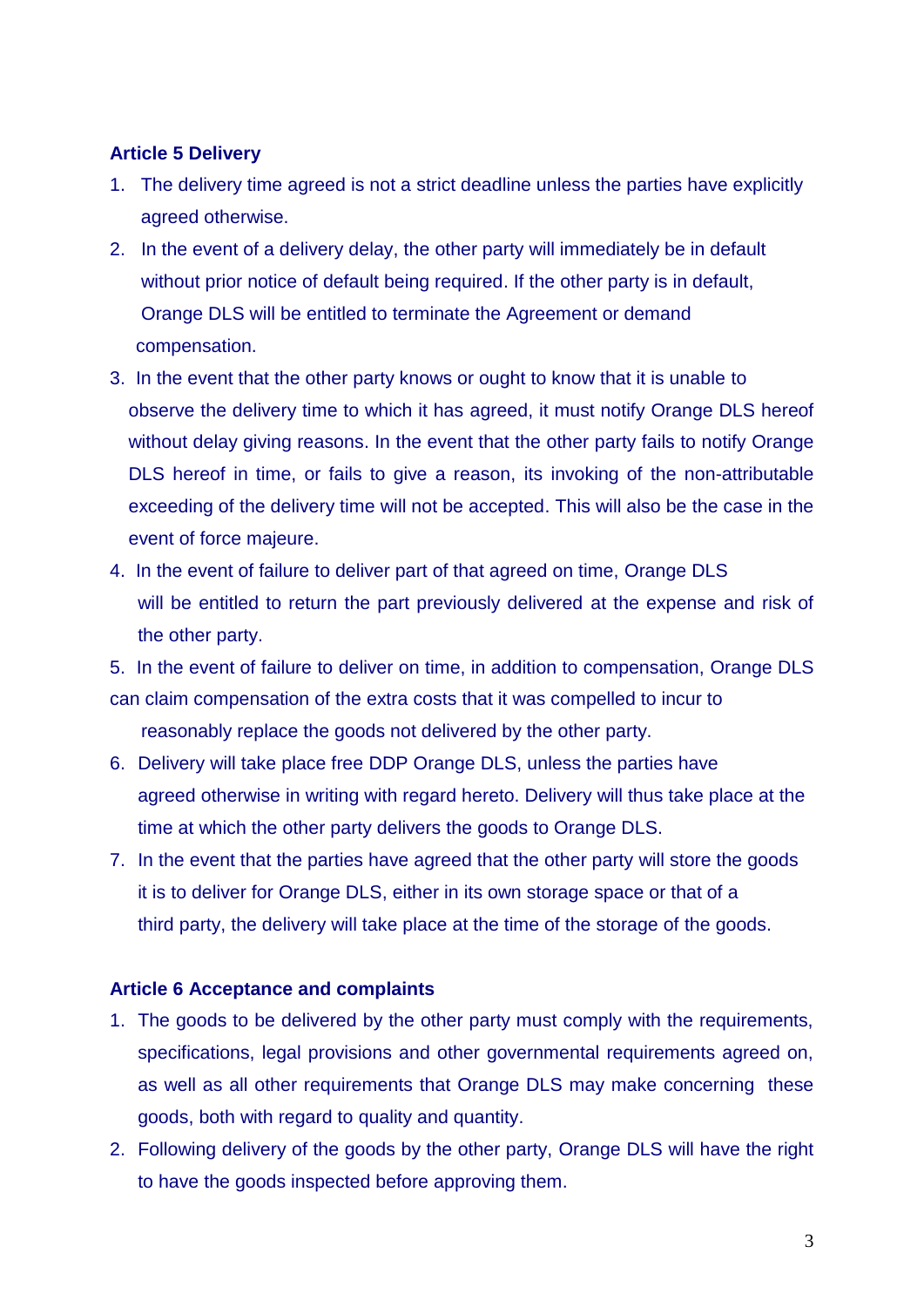- 3. In the event that Orange DLS fails to approve the goods delivered by the other party, it must notify the other party hereof in writing immediately but within four days of delivery at the latest. Orange DLS must thereby indicate which course of action it wishes to take:
	- a. returning the goods delivered at the expense of the other party as well as proper performance, possibly in combination with compensation;
	- b. termination of the agreement in conformity with that stipulated in Article 10 of these General Purchasing Terms and Conditions;
	- c. partial termination/partial performance, possibly in combination with compensation;
	- d. a price reduction, on the understanding that the other party cannot unilaterally determined the price reduction justified by the defects concerned. The parties must reach an agreement with regard thereto.

## **Article 7 Payment**

- 1. Orange DLS will pay the invoice within 30 days of receipt, provided that the goods delivered by the other party have been fully approved.
- 2. The other party cannot derive any rights from the payment of the invoice; payment will not discharge the other party from a guarantee commitment or obligation to pay compensation.
- 3. Orange DLS is entitled to set off outstanding invoices against its own demands for payment vis-à-vis the other party.

## **Article 8 Ownership**

- 1. The ownership of the goods to be delivered by the other party as well as the risk of these goods will only be passed at the time of delivery.
- 2. In the event that the goods to be delivered by the other party are subject to other rights than the ownership right of the other party, the other party must notify Orange DLS hereof without delay.
- 3. Orange DLS is free at all times to resell and/or to supply goods delivered by the other party to third parties.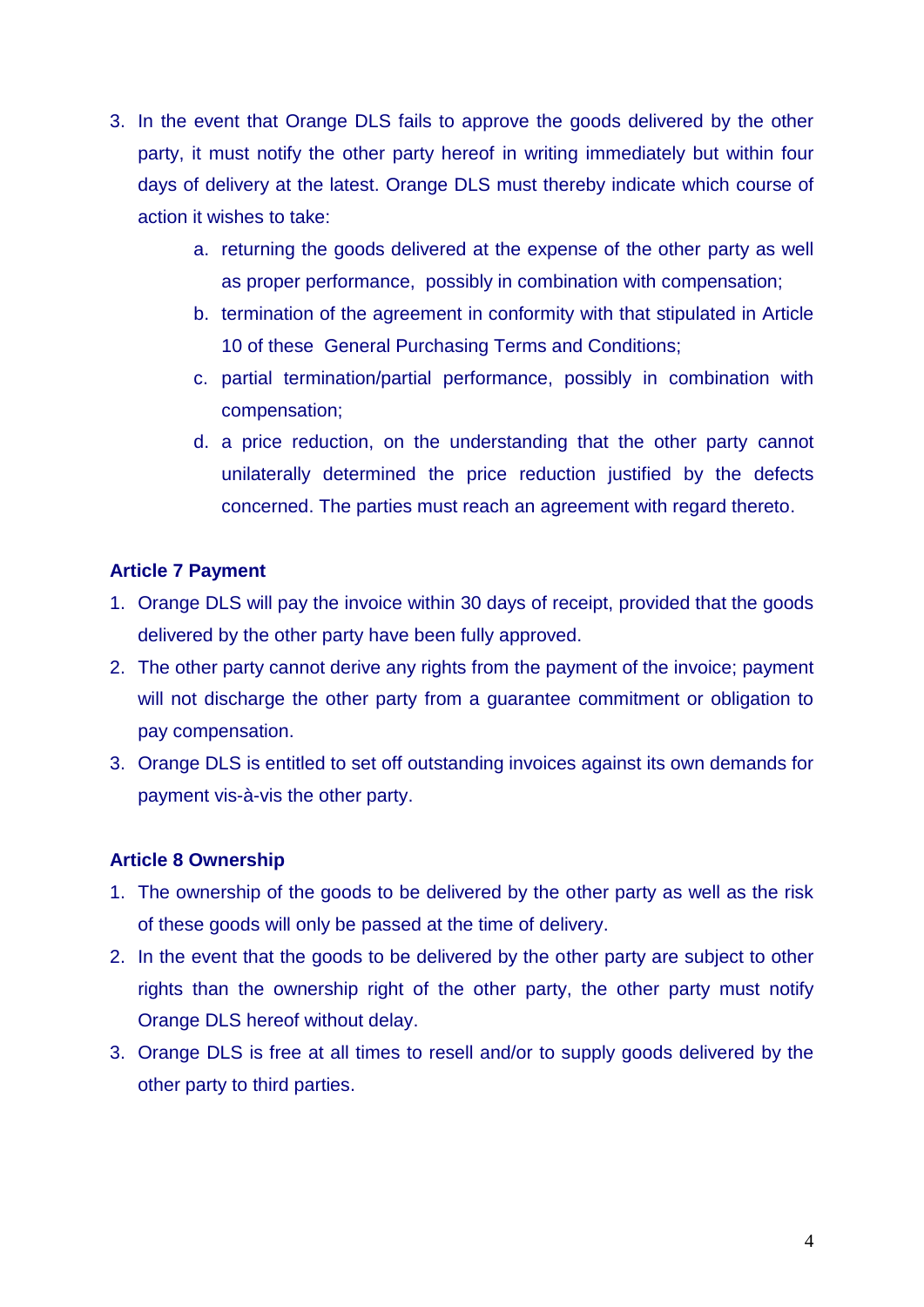#### **Article 9 Liability and risk**

- 1. Up to the time of DDP Orange DLS, the goods to be delivered and/or the goods delivered by the other party will be at the expense and risk of the other party.
- 2. In the event that the other party has supplied goods to Orange DLS that are the property of a third party, the other party will indemnify Orange DLS against all claims of this third party related to damage caused by and/or with the goods which the other party has delivered to Orange DLS, as well as damage caused to the goods themselves.
- 3. The other party is liable for any loss suffered by Orange DLS as a result of a recall to Orange DLS itself or third parties.
- 4. The other party will indemnify Orange DLS against claims with regard to recalls that a third party to which Orange DLS has resold the goods delivered by the other party has carried out or has caused to carry out.
- 5. In the event that Orange DLS suffers any loss or damage as a result of the presence of undesirable residues or the exceeding of standards, MRLs, (for example chemicals and minerals) in the goods delivered by the other party, the other party will be liable for this loss or damage suffered by Orange DLS. Among other things, this will be the case in the event that a governmental penalty is imposed on Orange DLS with regard hereto or in the event that third parties bring forward a claim vis-à-vis Orange DLS with regard hereto.
- 6. The other party will be liable for the loss of damage suffered by Orange DLS as a result of the failure to deliver the goods agreed by the other party or the failure to deliver the goods on time.
- 7. In the event that Orange DLS is liable for any damage, all liability of Orange DLS will be limited to the sum paid out under the public liability insurance of Orange DLS, increased by the own risk under this insurance policy. If for any reason whatsoever this sum in insurance is not pay out, all liability will be limited to the sum of the invoice corresponding to the Agreement on which the other party's claim is based, on the understanding that all liability will be limited to a sum of EUR 40,000.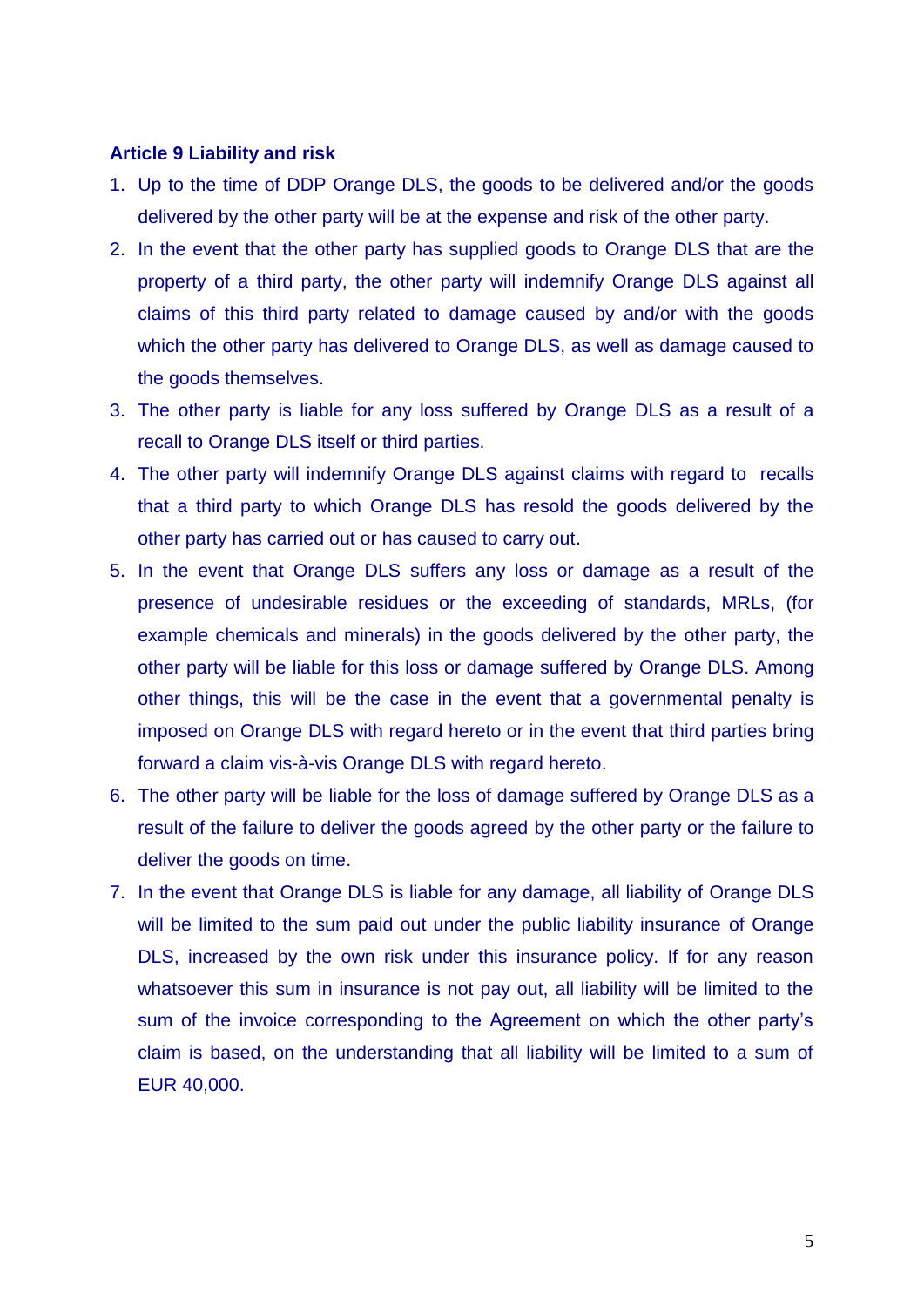#### **Article10 Default and termination**

- 1. In the event that the other party fails to comply, fails to comply properly or fails to comply on time with any obligation arising for the other party from the Agreement concluded with Orange DLS and/or the law, the other party will be in default *de jure* and Orange DLS will be entitled to suspend the implementation of the Agreement and/or to fully or partly terminate the Agreement and any directly related Agreements without Orange DLS being obliged to pay any compensation and without prejudicing the further rights of Orange DLS.
- 2. In the event that the other party is in default, it will owe Orange DLS the statutory (commercial) interest as well as all costs both in and out of court incurred by Orange DLS within reason in establishing the liability of the other party and/or in acquiring payment of its claims which are covered by Article 6:96 paragraph 2 of the Dutch Civil Code.
- 3. In the event of the (provisional) suspension of payment or the bankruptcy of the other party or the closing down or the winding-up of the business of the other party, all Agreements with the other party will be terminated by operation of law, unless Orange DLS notifies the other party within a reasonable term that it requires the observance of (part of) the Agreement(s), in which case without giving notice of default, Orange DLS will be entitled to suspend the implementation of the Agreement(s) concerned until sufficient security has been given with regard to the other party's observance of its obligations, without prejudicing the further rights of Orange DLS.
- 4. Orange DLS will have the right to terminate the Agreement in the event of the permanent force majeure of the other party. The other party will then compensate all costs incurred and to be incurred by Orange DLS.
- 5. In each of the cases mentioned in paragraphs 1, 2, 3 and 4 of this article, all claims of Orange DLS vis-à-vis the other party will be immediately due and payable.
- 6. The other party must notify Orange DLS without delay in the event of the attachment of movable or immovable goods owned by Orange DLS and in possession of the other party in connection with the implementation of the Agreement.
- 7. In the event of bankruptcy or suspension of payment, the other party must notify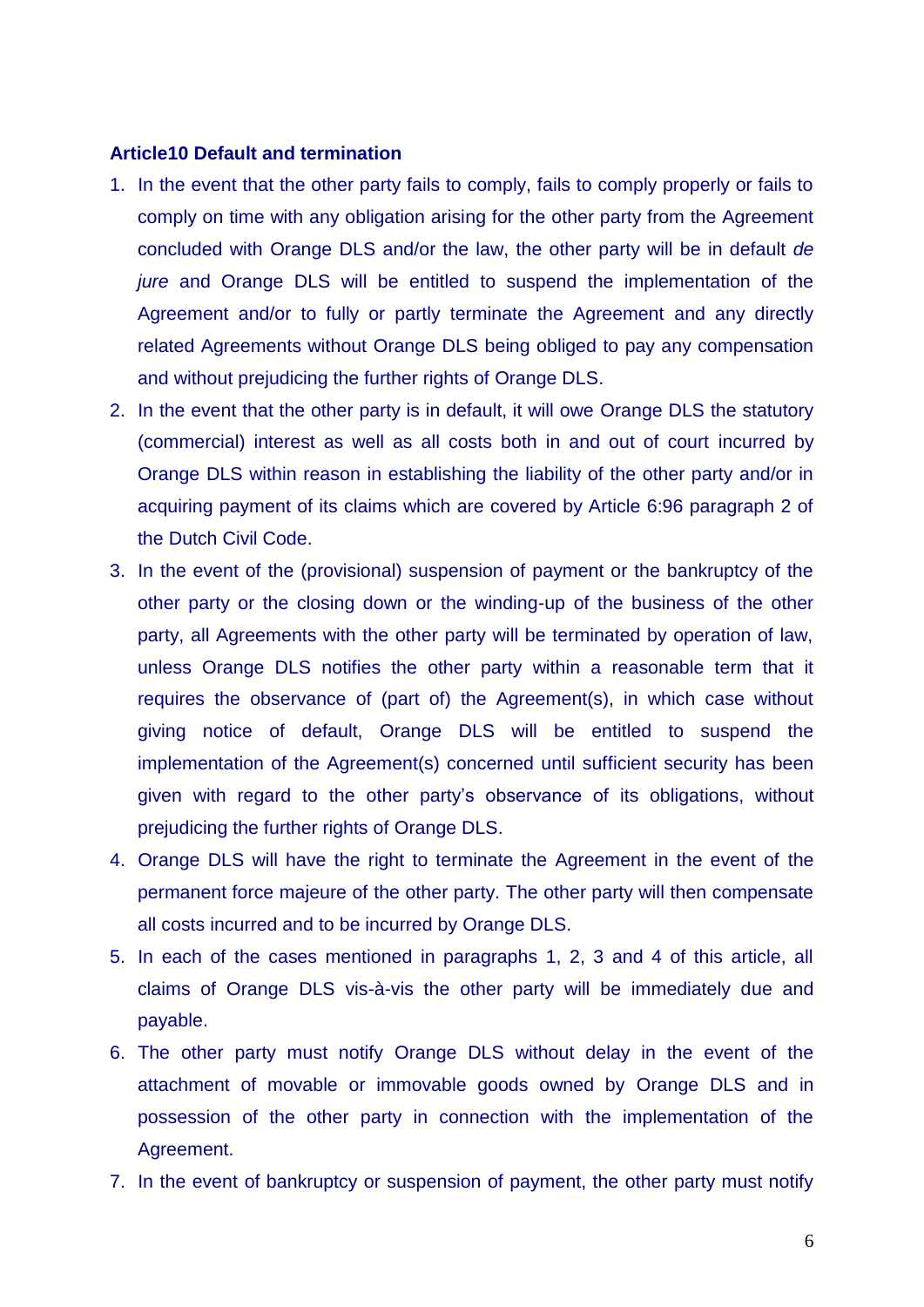Orange DLS hereof immediately and show the bailiff, curator or administrator the Agreement without delay, indicating the property rights of Orange DLS.

## **Article 11 Force majeure**

- 1. In the event of force majeure, Orange DLS will be entitled either to suspend the implementation of the Agreement or to fully or partly terminate the Agreement without the other party being able to claim any compensation vis-à-vis Orange DLS.
- 2. Force majeure of Orange DLS should be understood to mean:

- strikes held by the employees of Orange DLS or third parties called in by Orange DLS in connection with the implementation of the Agreement;

- illness of employees of Orange DLS or third parties called in by Orange DLS in connection with the implementation of the Agreement;

- measures taken and/or prohibitions issued by the Dutch government and/or a foreign government by which Orange DLS is bound;

- unforeseen and unpredictable traffic impediments;

- accident(s) with a means of transport employed in connection with the implementation of the Agreement as well as unforeseen technical defects in these means of transport;

- theft of goods required for the implementation of the Agreement;

- as well as all other unforeseen circumstances that prevent Orange DLS from implementing the Agreement properly and on time and that are not for the account and risk of Orange DLS.

3. In the event that on the commencement of the force majeure, the other party has partly complied with its obligations, Orange DLS will pay the amounts corresponding to the performance carried out by the other party pro rata.

# **Article 12 Applicable law**

1. The legal relationship between Orange DLS and the other party is governed by Dutch law.

# **Article 13 Disputes**

1. Any disputes flowing from an order, a quote, an offer or an Agreement to which these General Purchasing Terms and Conditions apply, including conflicts related